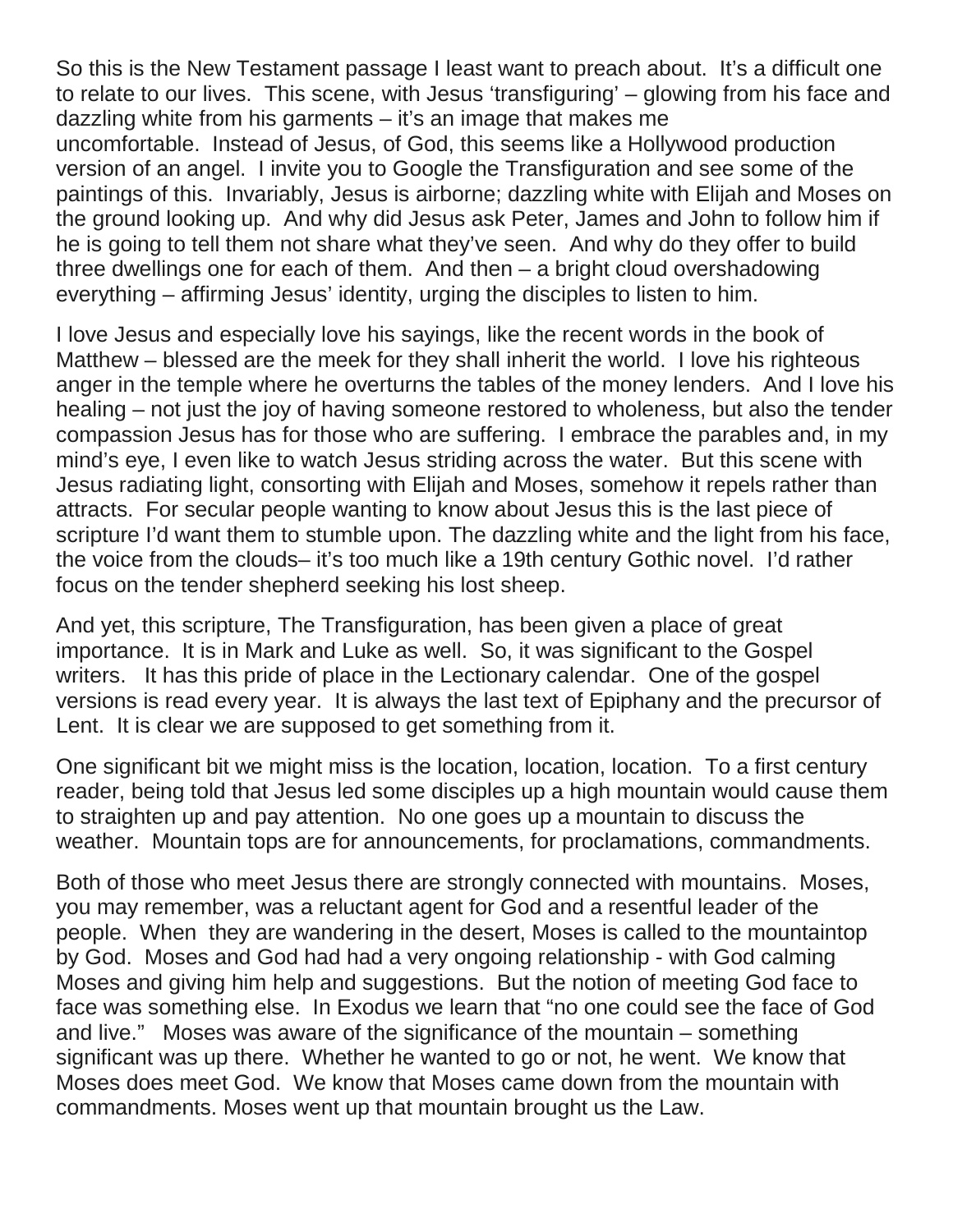Elijah was a prophet of the Lord during a drought when many including the King's foreign wife, Jezebel, had turned away from God and begun to worship Baal, a pagan God. Elijah a fierce prophet for God challenged Baal's prophets, all 450 of them, to sort of a showdown, which our God won hands down. Baal was disgraced and discredited. To make the humiliation complete Elijah killed all Baal's prophets, all 450 of them. Jezebel was not pleased and threatened similar treatment to Elijah. That threat and a web of despair that had engulfed Elijah sent him off to hide on Mount Horeb, in a cave. It is there that God promises to come him. Wild winds, huge rock slides, a terrifying earthquake and an all consuming fire all pass by - but Elijah does not find God in these dramatic events. He finds God in the sound of sheer silence. Elijah stands alongside Jesus as a prophet.

Despite all Jesus has said earlier in Matthew – about fulfilling the Law and the Prophets, about being on the side of the meek and the peacemakers, about turning the other cheek and loving one's enemies – despite all this, he is still uncertain if the disciples understand who he is, so he invites them to witness this encounter. And God intervenes from the cloud surrounding the mountain repeating the words of Jesus' baptism. "This is my son, the beloved, with him I am well pleased: listen to him." And the first thing Jesus says? "Get up and do not be afraid."

I've heard that before and still it difficult; even being told and told again, "Be not afraid." I still find myself living as if it's all on me. So, I've discovered that my discomfort with this passage says more about me than about the gospel writers or the lectionary folks. I don't know what to make of it, so I want to hide it away. I'm afraid that this thing, this whole thing - the Transfiguration- will make Jesus, will make God look silly. I find myself saying, "Oh, Jesus don't go too far. You don't want to drive people away. Let's keep it believable. I just want Jesus to be acceptable – to not make a scene'. It is like when my mother used to get up anywhere there was a band and a martini and sing. "Don't do it. Please." I would plead in my head – half in embarrassment and half in protection. I would lower my head and try to disappear. I wanted to separate myself from her as fast as humanly possible. That was until the end, when people would applaud and she would make her way back to our table and I could raise my head again. She was a good singer. But if I had my way no one would ever know it.

It's the same with Jesus on this mountain top. Like Peter and John and James – I'd like to build something to keep this transfigured Jesus in. Like them, sometimes the true glory of God, of Jesus is just too much for us to take in, too much for us to believe, so we'd like to put it aside. Couldn't we just leave it out of our lectionary readings? I can't explain it, so it would probably be best not to read it.

Boy, are we in trouble if all we know of God is what I can explain. Boy would we be in trouble if the disciples built shelters, boxes, booths, coffins for what they didn't understand and were afraid of.